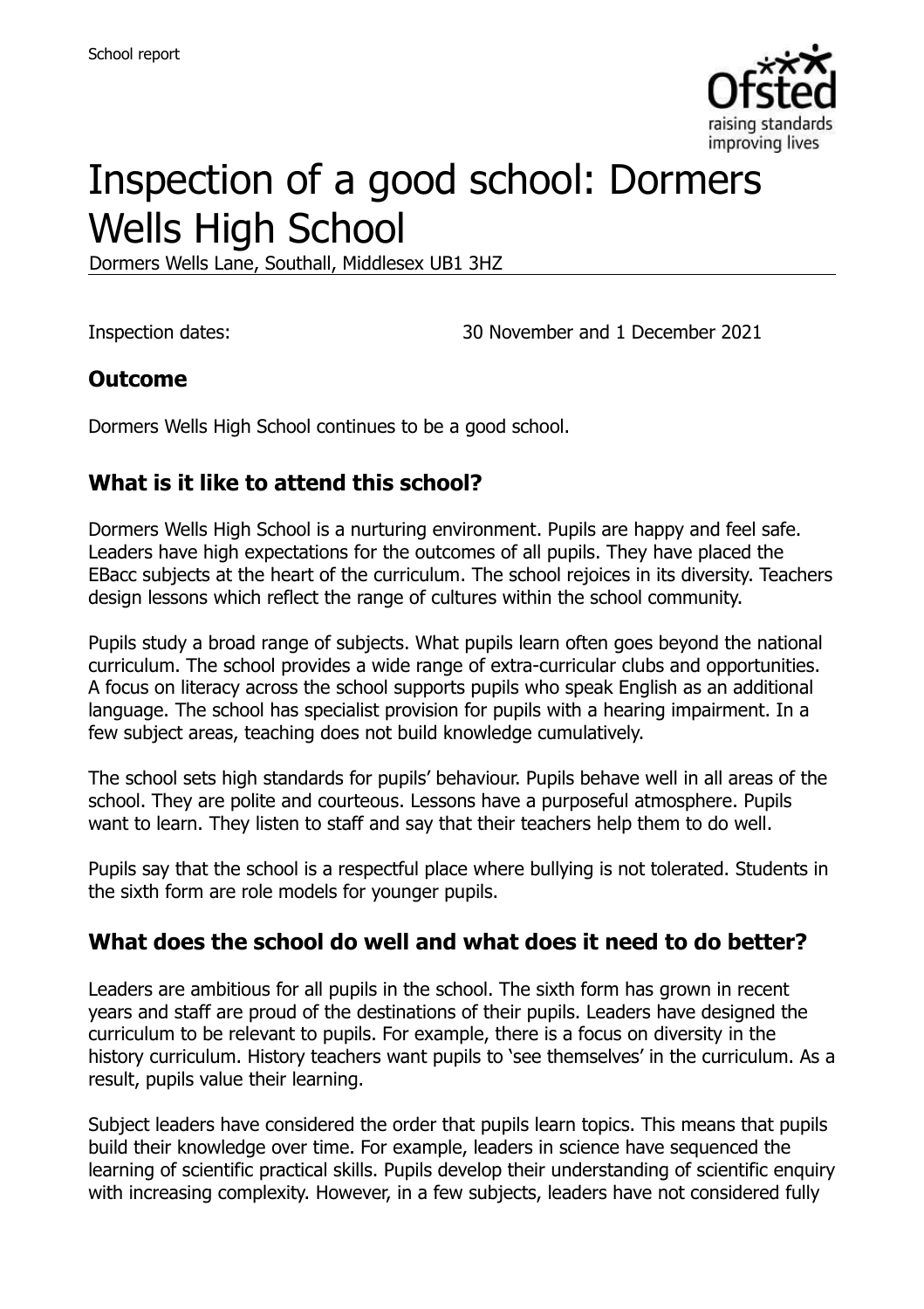

what pupils have previously learned when planning learning in key stage 3. As a result, some lessons do not sufficiently build on the prior learning of pupils.

Teachers are experts in their subjects. They consider the ways they can extend the learning beyond the curriculum. For example, pupils in computer science learn about the technology used in fighter planes. They debate whether this is a good use of public money. Teachers plan sixth-form lessons which develop students' independent study and research skills.

Teachers provide opportunities for pupils to revisit their learning from previous lessons. They use assessment to identify misconceptions and address these in lessons. Following extended writing tasks, teachers dedicate lesson time to allow pupils to make corrections to their work. Pupils say this helps them to improve their understanding of more complex concepts.

Pupils with special educational needs and/or disabilities (SEND) access the same curriculum as their classmates. Leaders consider the needs of pupils with SEND when designing the curriculum. Teachers plan lessons to support literacy development. Pupils who speak English as an additional language learn alongside their peers. Teachers in mathematics are keen to support the literacy of pupils. They help pupils to decode worded examination questions at GCSE. Pupils in Year 7 who struggle with literacy learn humanities within a bespoke literacy programme.

Pupils behave well in lessons. They have positive attitudes to learning. Pupils find their lessons interesting and they like it when work is challenging. Staff say that pupils are well mannered and considerate of the views of others. They engage in lively discussions in class. At times, pupils struggle to retrieve information with fluency and accuracy.

Pupils learn about future careers in citizenship and personal, social and health education lessons and their subject lessons. Teachers take every opportunity to highlight the career pathways available to pupils. For example, Spanish teachers link the learning of languages to working as a doctor in South America. Leaders prepare pupils for their next steps in education. Pupils experience a wide range of career-related trips and learn from guest speakers. The enrichment week at the end of the summer term provides a variety of opportunities outside of the taught curriculum. Leaders have worked hard to continue this provision throughout the COVID-19 pandemic.

Leaders support the well-being of staff. Staff are positive about the efforts made by leaders to reduce their workload. They make use of the school's well-being package. Staff in all areas of the school feel valued by leaders as well as by pupils and parents. The school's governors and trustees maintain strong communication with the school. They challenge leaders to review and develop their ways of working.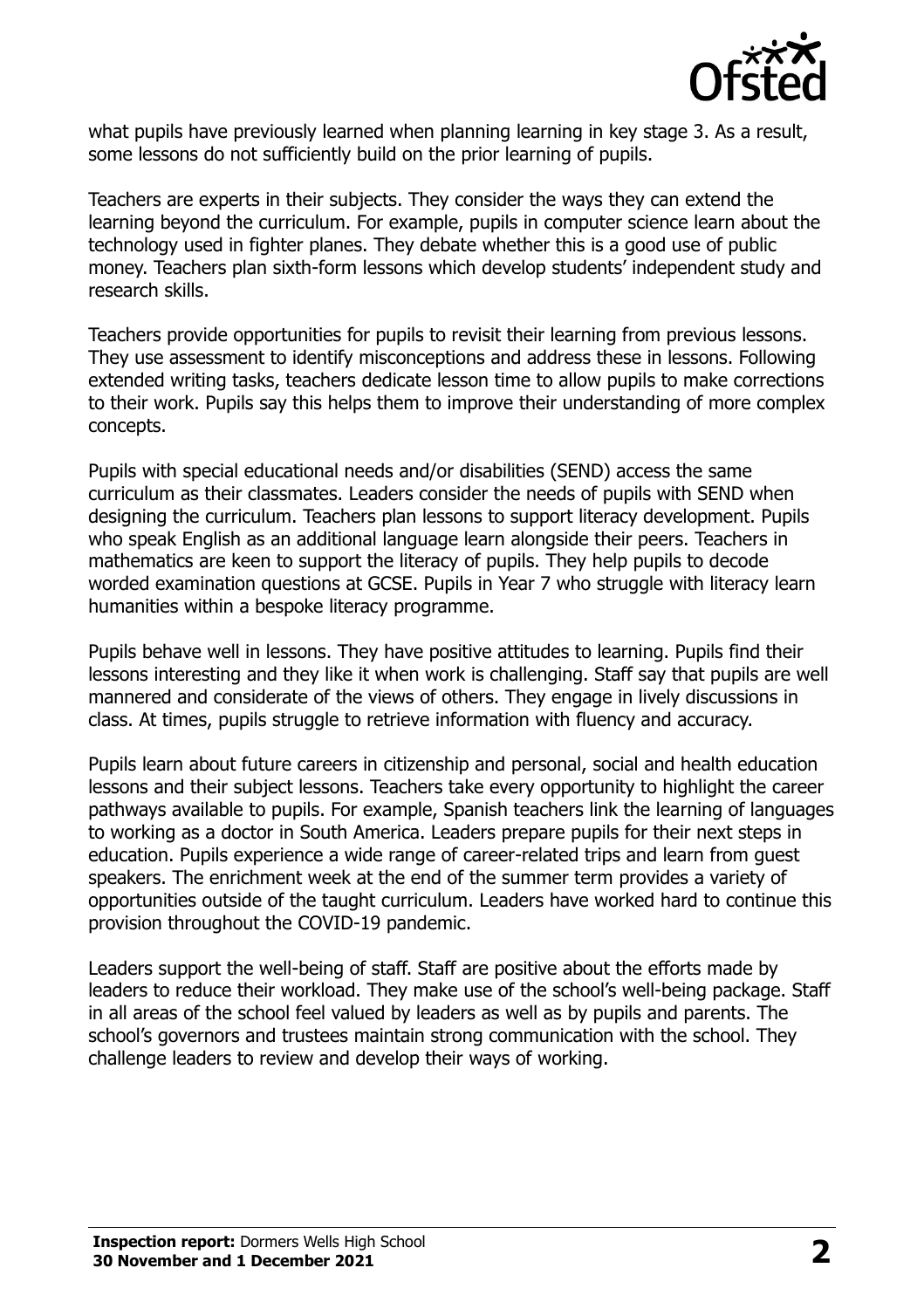

# **Safeguarding**

The arrangements for safeguarding are effective.

The school has clear policies and procedures for keeping pupils safe. Staff receive training on a range of safeguarding topics. The school carries out thorough checks when recruiting new staff. The safeguarding and pastoral teams work together to identify pupils in need of early help. The safeguarding link governor supports the school to review safeguarding practices.

Pupils say they feel safe in school and know how to stay safe online. They receive ageappropriate lessons on issues around healthy relationships and consent. Pupils say they feel confident that adults in the school will help them when they ask.

#### **What does the school need to do to improve?**

#### **(Information for the school and appropriate authority)**

- In a few subjects, the content taught at key stage 3 is not sufficiently ambitious. Sequential lessons do not build cumulative knowledge over time. Leaders should ensure that the key stage 3 curriculum is consistently ambitious across all subject areas.
- Teachers do not always ensure that pupils embed key knowledge securely. This means that pupils do not always use subject vocabulary with fluency and accuracy when discussing their learning. Leaders should ensure that pupils can use and recall key subject knowledge with fluency.

#### **Background**

When we have judged a school to be good, we will then normally go into the school about once every four years to confirm that the school remains good. This is called a section 8 inspection of a good or outstanding school, because it is carried out under section 8 of the Education Act 2005. We do not give graded judgements on a section 8 inspection. However, if we find evidence that a school would now receive a higher or lower grade, then the next inspection will be a section 5 inspection. Usually this is within one to two years of the date of the section 8 inspection. If we have serious concerns about safeguarding, behaviour or the quality of education, we will deem the section 8 inspection as a section 5 inspection immediately.

This is the second section 8 inspection since we judged the school the predecessor school, Dormers Wells High School, to be good in May 2012.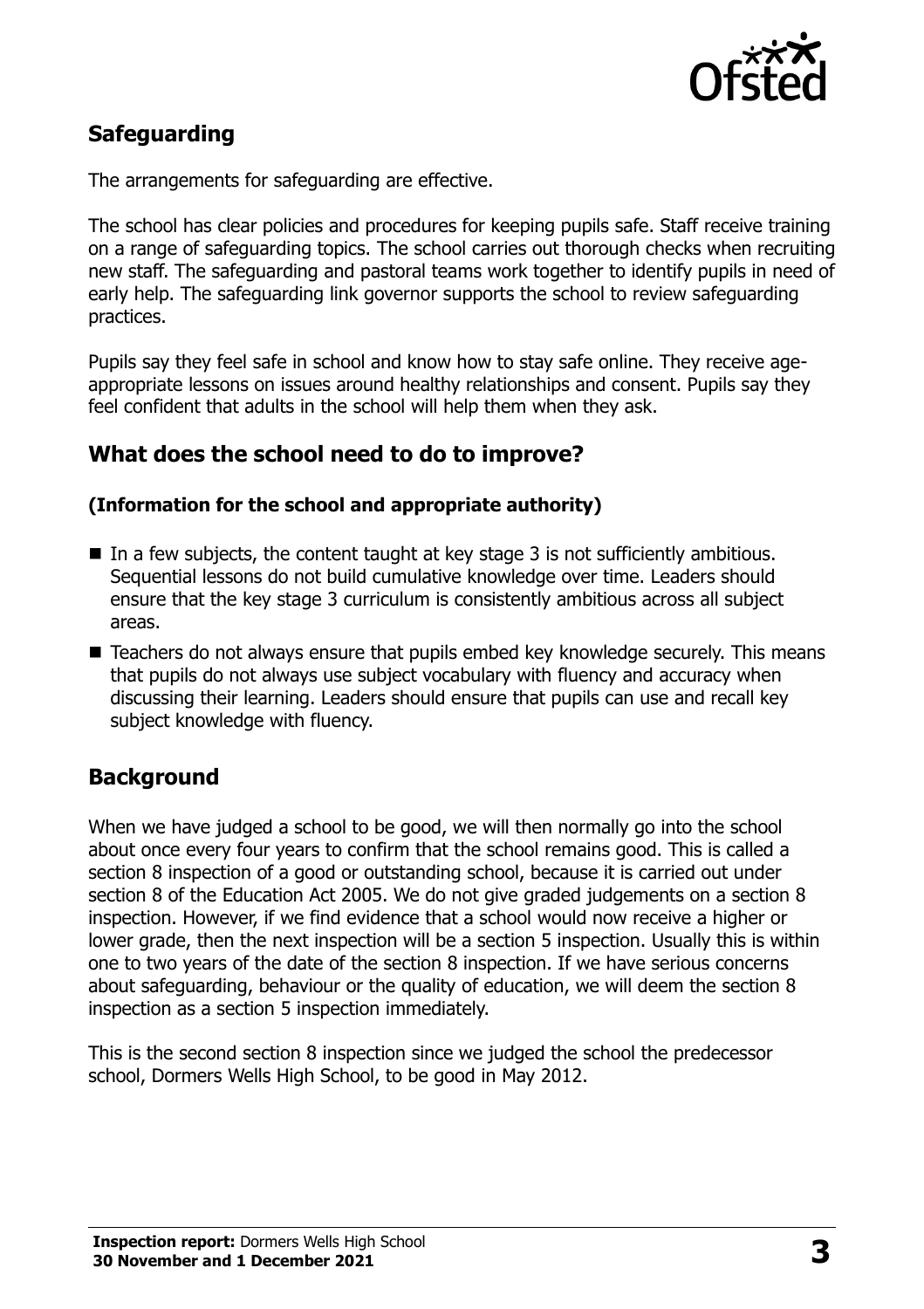

## **How can I feed back my views?**

You can use [Ofsted Parent View](https://parentview.ofsted.gov.uk/) to give Ofsted your opinion on your child's school, or to find out what other parents and carers think. We use information from Ofsted Parent View when deciding which schools to inspect, when to inspect them and as part of their inspection.

The Department for Education has further quidance on how to complain about a school.

If you are the school and you are not happy with the inspection or the report, you can [complain to Ofsted.](https://www.gov.uk/complain-ofsted-report)

#### **Further information**

You can search for [published performance information](http://www.compare-school-performance.service.gov.uk/) about the school.

In the report, ['disadvantaged pupils'](http://www.gov.uk/guidance/pupil-premium-information-for-schools-and-alternative-provision-settings) refers to those pupils who attract government pupil premium funding: pupils claiming free school meals at any point in the last six years and pupils in care or who left care through adoption or another formal route.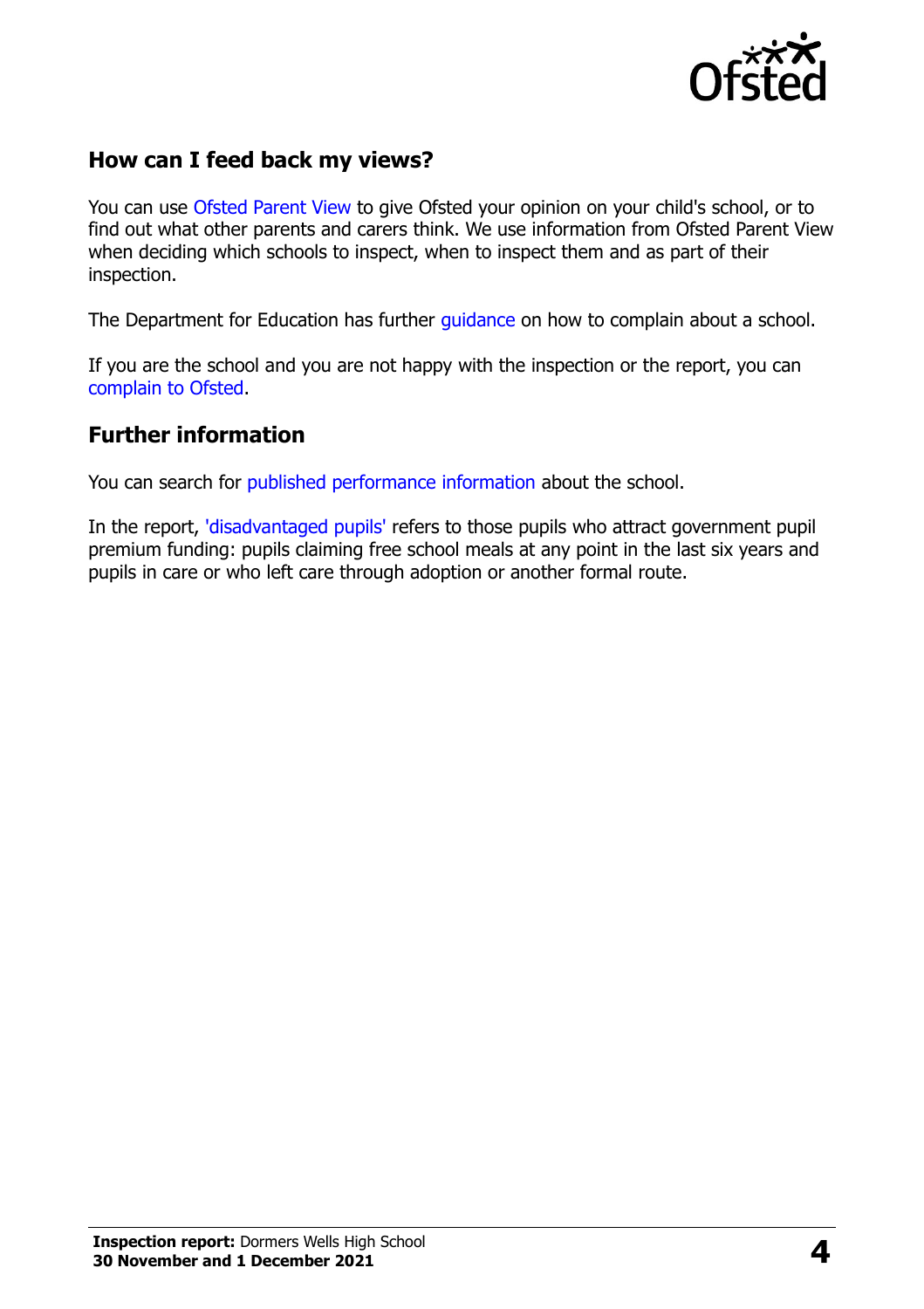

## **School details**

| Unique reference number                            | 145348                     |
|----------------------------------------------------|----------------------------|
| <b>Local authority</b>                             | Ealing                     |
| <b>Inspection number</b>                           | 10206484                   |
| <b>Type of school</b>                              | Secondary<br>Comprehensive |
| <b>School category</b>                             | Academy converter          |
| Age range of pupils                                | 11 to 18                   |
| <b>Gender of pupils</b>                            | Mixed                      |
| <b>Gender of pupils in sixth-form</b><br>provision | Mixed                      |
| Number of pupils on the school roll                | 1465                       |
| Of which, number on roll in the sixth<br>form      | 273                        |
| <b>Appropriate authority</b>                       | Board of trustees          |
| <b>Chair of trust</b>                              | Callum Anderson            |
| Chair of local governing body                      | <b>Tan Afzal</b>           |
| <b>Headteacher</b>                                 | Róisín Walsh               |
| <b>Website</b>                                     | dwhs.co.uk/                |
| Date of previous inspection                        | Not previously inspected   |

# **Information about this school**

- Dormers Wells High School converted to an academy school in January 2018. When its predecessor school, Dormers Wells High School, was last inspected by Ofsted, it was judged to be good overall.
- The school has a specially resourced provision for pupils with a hearing impairment. There are currently five pupils in this provision.
- $\blacksquare$  The school uses two registered alternative providers.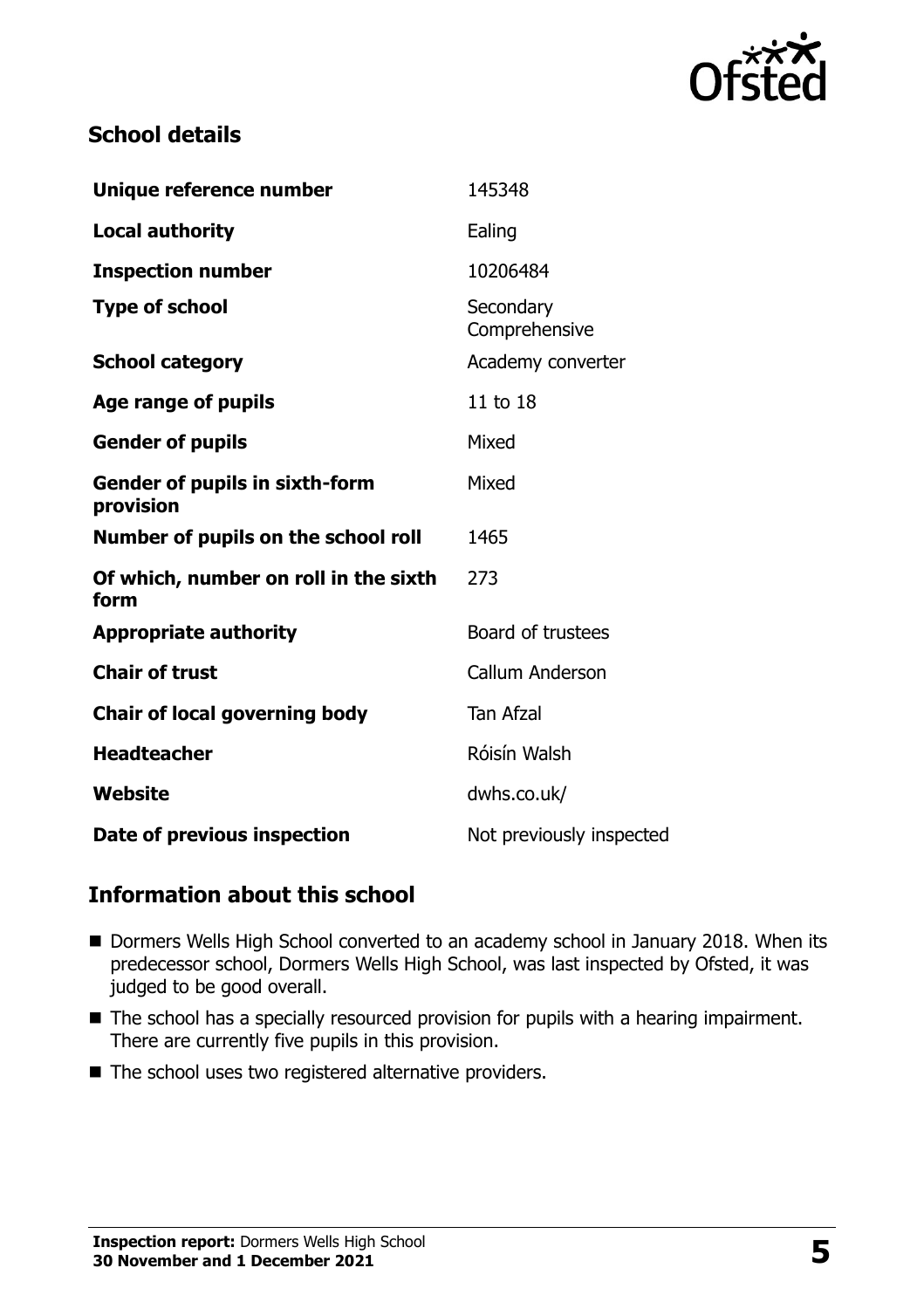

## **Information about this inspection**

- This is the first routine inspection the school received since the COVID-19 pandemic began. Inspectors discussed the impact of the pandemic with school leaders and have taken that into account in their evaluation.
- Inspectors met with the headteacher, two deputy headteachers and other senior leaders. Inspectors met with two members of the local governing body, including the chair of governors, and the chair of the board of trustees.
- Inspectors carried out deep dives in these subjects: mathematics, history, science, modern foreign languages and computer science. For each deep dive, inspectors met with subject leaders to discuss curriculum plans, visited a sample of lessons, reviewed pupils' work, met with pupils to discuss their learning and met with subject teachers.
- Inspectors met with a range of leaders in the school, including those with responsibilities for safeguarding and SEND provision, and the school's careers leader.
- Inspectors considered the effectiveness of safeguarding through discussions with leaders, governors, staff members and pupils. They looked at school records related to safeguarding and recruitment of staff, including pre-employment checks.
- **Inspectors considered the behaviour of pupils during lesson visits and when moving** around the school. Inspectors met with groups of pupils and spoke to pupils in lessons and during social time to consider their views on the school.
- Inspectors spoke to staff, including support staff, about workload and the behaviour of pupils.
- Inspectors considered the responses to Parent View, and free-text responses from 30 parents and carers. The also took account of the responses from 72 staff and 266 pupils to the Ofsted survey.

#### **Inspection team**

Annabel Davies, lead inspector Her Majesty's Inspector Philippa Nunn **Disk Communist Communist Communist Communist Communist Communist Communist Communist Communist Communist Communist Communist Communist Communist Communist Communist Communist Communist Communist Communist Co** Russell Bennett **Calculation Controller Controller Controller Controller Controller Controller Controller Controller**